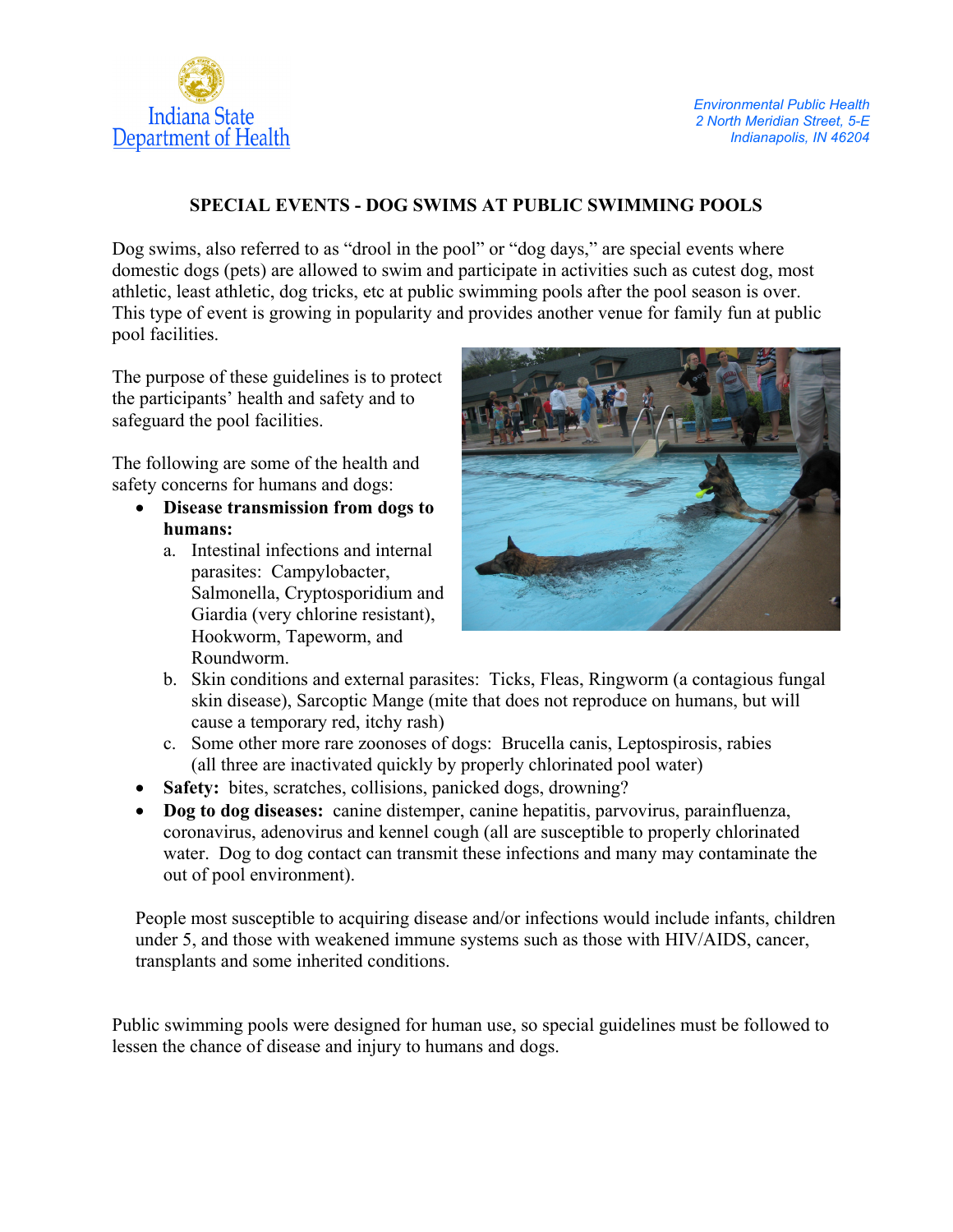- **1. Schedule the dog swim** *only* **after the regular swim season is over and** *only* **at outdoor pools.** Indoor pools would not have accessible areas for dogs to defecate and urinate. The pool should not be used again by humans until it has been properly winterized and re-opened.
- **2. Raise the residual chlorine level to 2.0 mg/l (ppm) 24 hours prior to the event.**
- **3. Maintain a residual chlorine level of 1.0 mg/l (ppm) during the event.** The most important factor in disease prevention is maintaining proper chlorine residual. The automatic chlorinator, circulation equipment, especially the skimmers, must operate continuously to remove hair, dirt and other debris. The chlorine residual must be checked before the event opens and at least once during the event. Chlorine level may drop quickly in this kind of event. Do not allow chlorine levels to exceed 5.0 mg/l as this may adversely affect the dogs. Also, the dogs should be hosed off after the "swim" to remove any chlorine.
- **4. Do not allow humans to swim or be in the pool with the dogs.** This is the best way to prevent disease transmission to humans and to prevent injuries.
- **5. Use only shallow areas for the events.**  Some dogs cannot and/or do not like to swim, so facilities such as ramps may be needed to allow dogs to enter and exit the pool. Do not raise the water level as this will inhibit the skimming function of the pool skimmers. The pool skimmers/gutters will return the dirtiest water, which is in the top 1 inch, to the filter.



- **6. Decks drains must be kept free of hair and debris and drain properly.**
- **7. All dogs must be registered at the event: owner's name and address, license if required, and have current vaccination history.** Vaccination at the event will not provide immediate protection. Dogs that are too young to be vaccinated, are more likely to have internal parasites and more likely to have "accidents". Aggressive dogs, dogs with obvious infections or diarrhea, or dogs in heat should not be allowed. Also one dog per handler should be allowed.
- **8. Hose off dogs before allowing them to enter the pool.** This will remove excess hair, dirt, feces, urine, etc.
- **9. Staff must be present who are trained in canine CPR, to treat injuries, monitor dog behavior and to recognize hazards, such as dogs in distress.**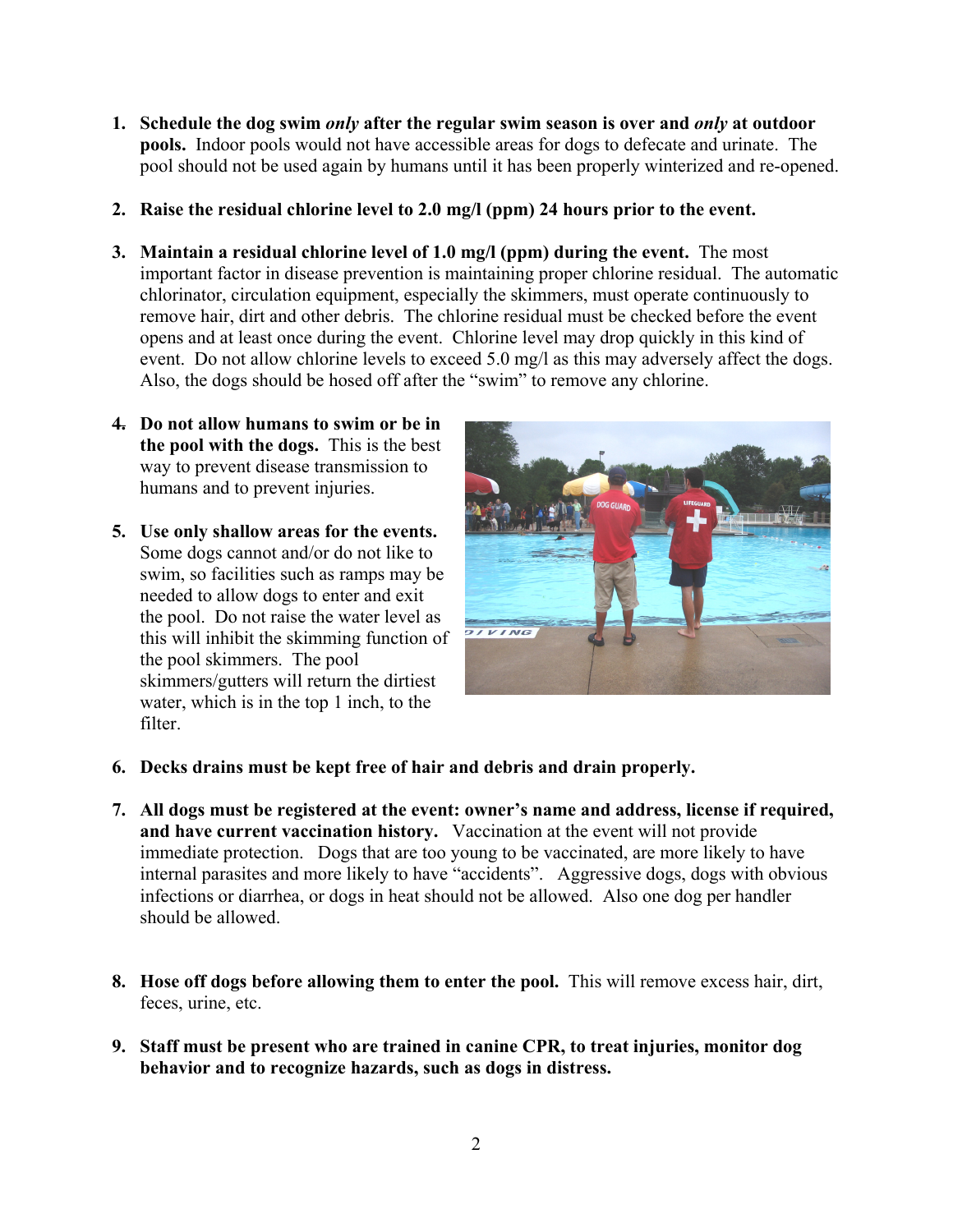## **10. Dog Fecal accidents:**

- **In the pool** Remove as much of the fecal material as possible with a net and dispose to waste container. Do not use the pool vacuum. The net shall be sanitized with a freshly prepared solution of cool water and household bleach (1 part bleach per 9 parts cool water). Hot water causes the chlorine in the bleach to dissipate too quickly to properly sanitize.
- **Pool deck** Remove as much of the fecal material as possible and dispose of properly and then sanitize the area



• **Grassy areas** Remove as much of the fecal material as possible and dispose of properly. Some parasites, such as roundworm eggs can remain infectious for months in soil, posing a possible risk to people walking barefoot, eating in the area. Dog to dog pathogens, such as parvo, may also remain infectious in soil for months and could pose a risk to other dogs.

## **11. Blood and vomit cleanup (human) on surfaces:** Follow standard *Universal Precautions***.**

- 1.Block off the area of the spill from patrons until clean-up and disinfection is complete.
- 2. Put on disposable latex gloves to prevent contamination of hands.
- 3.Wipe up the spill using paper towels or absorbent material and place in a plastic garbage bag.
- 4.Gently pour bleach solution (1 part bleach per 9 parts cool water) onto all contaminated areas of the surface.
- 5.Let the bleach solution remain on the contaminated area for 20 minutes.
- 6.Wipe up the remaining bleach solution.
- 7.All non-disposable cleaning materials used such as mops and scrub brushes should be disinfected by saturating with bleach solution and air dried.
- 8.Remove gloves and place in plastic garbage bag with all soiled cleaning materials.
- 9.Double-bag and securely tie-up plastic garbage bags and discard.
- 10. Thoroughly wash hands with soap and water.

# **12. Rest/relief station** Station should be designated, visible, accessible, and

- Drinking water for dogs
- Cleanup supplies: Plastic bags, paper towels, alcohol hand sanitizers and any supplies needed for owners to cleanup after their dogs.
- Rest periods: Plan for periodic resting/relief sessions for the dogs out of the pool, because dogs will tire easily.
- Engage dogs in a high energy exercise prior to the event to encourage dogs to urinate/defecate before entering the pool.
- First aid supplies